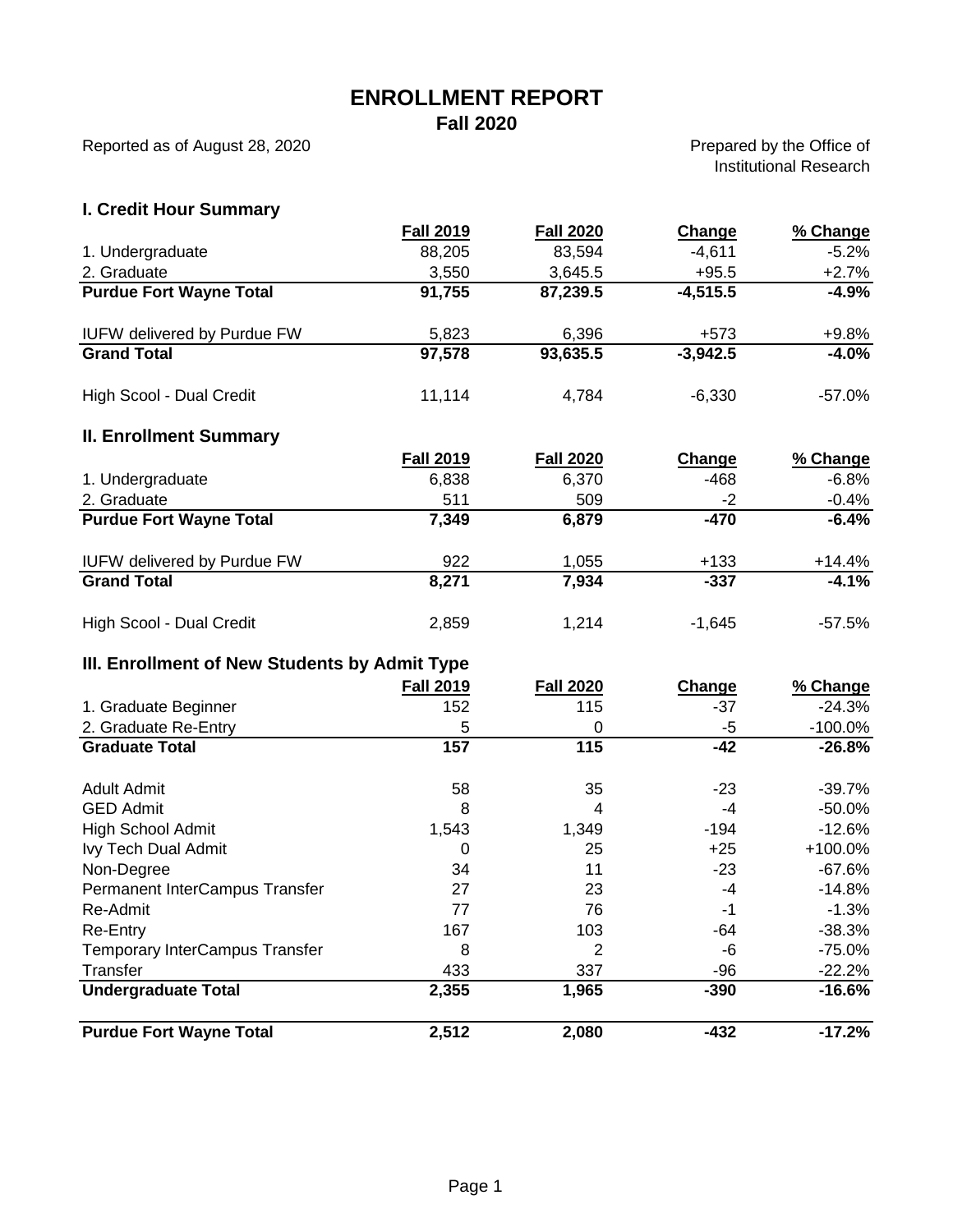#### **IV. Enrollment by Class Standing**

|                                    | <b>Fall 2019</b> | <b>Fall 2020</b> | Change   | % Change |
|------------------------------------|------------------|------------------|----------|----------|
| New Freshman                       | 1,609            | 1,388            | $-221$   | -13.7%   |
| <b>Returning Freshman</b>          | 834              | 715              | $-119$   | $-14.3%$ |
| Sophomore                          | 1,198            | 1,308            | $+110$   | $+9.2%$  |
| Junior                             | 1,207            | 1,200            | -7       | $-0.6%$  |
| Senior                             | 1,902            | 1,693            | $-209$   | -11.0%   |
| <b>UG Non-Degree</b>               | 88               | 66               | $-22$    | $-25.0%$ |
| Graduate                           | 493              | 500              | $+7$     | $+1.4%$  |
| Graduate Non-Degree                | 18               | 9                | -9       | -50.0%   |
| <b>Purdue Fort Wayne Total</b>     | 7,349            | 6,879            | $-470$   | $-6.4%$  |
| <b>IUFW delivered by Purdue FW</b> | 922              | 1,055            | $+133$   | $+14.4%$ |
| <b>Grand Total</b>                 | 8,271            | 7,934            | $-337$   | $-4.1%$  |
| High Scool - Dual Credit           | 2,859            | 1,214            | $-1.645$ | -57.5%   |

## **V. Enrollment by Academic Unit**

|                                    | <b>Fall 2019</b> | <b>Fall 2020</b> | <b>Change</b> | % Change |
|------------------------------------|------------------|------------------|---------------|----------|
| Arts and Sciences                  | 2,285            | 2,160            | $-125$        | $-5.5%$  |
| <b>Business</b>                    | 1,010            | 1,062            | $+52$         | $+5.1%$  |
| Engineering Tech and Comp Sci      | 1,772            | 1,667            | $-105$        | $-5.9%$  |
| <b>Health and Human Services</b>   | 199              | 50               | $-149$        | $-74.9%$ |
| <b>Professional Studies</b>        | 1,219            | 1,123            | -96           | $-7.9\%$ |
| Unit of Affiliated Programs        | 233              | 160              | $-73$         | $-31.3%$ |
| Visual and Performing Arts         | 631              | 657              | +26           | $+4.1%$  |
| <b>Purdue Fort Wayne Total</b>     | 7,349            | 6,879            | $-470$        | $-6.4%$  |
| <b>IUFW delivered by Purdue FW</b> | 922              | 1,055            | $+133$        | $+14.4%$ |
| <b>Grand Total</b>                 | 8,271            | 7,934            | $-337$        | $-4.1%$  |
| High Scool - Dual Credit           | 2,859            | 1,214            | $-1,645$      | $-57.5%$ |

## **VI. Credit Hours by Level and Residency**

|                                    | <b>Fall 2019</b> | <b>Fall 2020</b> | Change     | % Change  |
|------------------------------------|------------------|------------------|------------|-----------|
| <b>UG Resident</b>                 | 79,480           | 74,512           | $-4,968$   | $-6.3%$   |
| <b>UG Non-Resident</b>             | 3,603            | 2,958            | $-645$     | $-17.9%$  |
| <b>UG Ohio Reciprocity</b>         | 2,635            | 2,863            | $+228$     | $+8.7%$   |
| UG Midwest Student Exchange Prgi   | 2,487            | 3,232            | $+745$     | $+30.0%$  |
| UG Contiguous States Prgrm.        | 0                | 29               | $+29$      | $+100.0%$ |
| <b>GR Resident</b>                 | 2,361            | 2,599.5          | $+238.5$   | $+10.1%$  |
| <b>GR Non-Resident</b>             | 1,138            | 1,022            | $-116$     | $-10.2%$  |
| <b>GR Ohio Reciprocity</b>         | 51               | 24               | -27        | -52.9%    |
| <b>Purdue Fort Wayne Total</b>     | 91,755           | 87,239.5         | $-4,515.5$ | $-4.9%$   |
| <b>IUFW delivered by Purdue FW</b> | 5,823            | 6,396            | +573       | $+9.8%$   |
| <b>Grand Total</b>                 | 97,578           | 93,635.5         | $-3,942.5$ | $-4.0%$   |
| High Scool - Dual Credit           | 11,114           | 4,784            | $-6,330$   | $-57.0\%$ |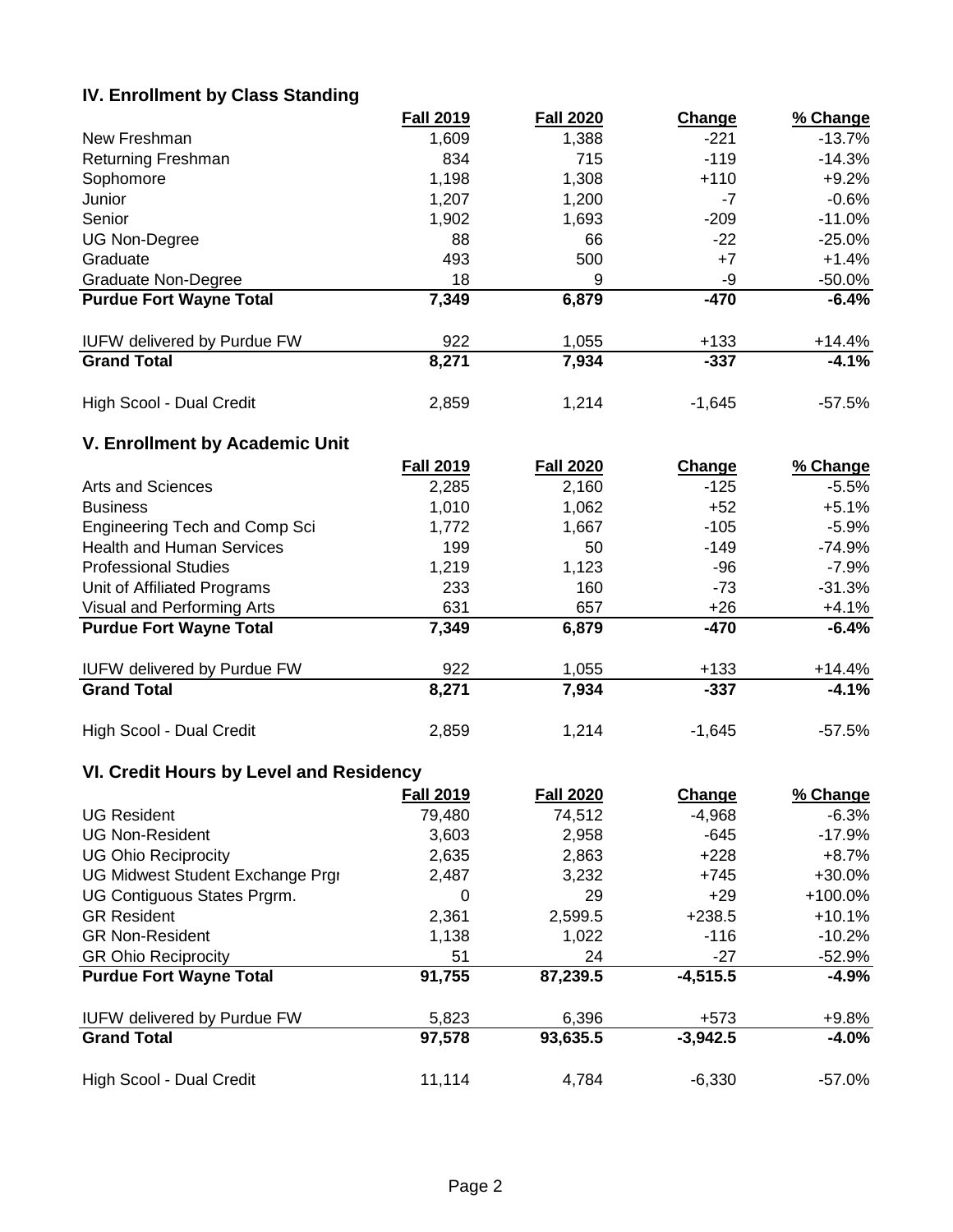## **VII. Enrollment by University**

|                                         | <b>Fall 2019</b> | <b>Fall 2020</b> | Change     | % Change |
|-----------------------------------------|------------------|------------------|------------|----------|
| <b>Purdue University</b>                | 6,137            | 6,383            | $+246$     | $+4.0%$  |
| Indiana University                      | 1,212            | 496              | $-716$     | $-59.1%$ |
| <b>Purdue Fort Wayne Total</b>          | 7,349            | 6,879            | $-470$     | $-6.4%$  |
| <b>IUFW delivered by Purdue FW</b>      | 922              | 1,055            | $+133$     | $+14.4%$ |
| <b>Grand Total</b>                      | 8,271            | 7,934            | $-337$     | $-4.1%$  |
| High Scool - Dual Credit                | 2,859            | 1,214            | $-1,645$   | $-57.5%$ |
| <b>VIII. Credit Hours by University</b> |                  |                  |            |          |
|                                         | <b>Fall 2019</b> | <b>Fall 2020</b> | Change     | % Change |
| <b>Purdue University</b>                | 77,421           | 81,732.5         | $+4,311.5$ | $+5.6%$  |
| Indiana University                      | 14,334           | 5,507            | $-8,827$   | $-61.6%$ |
| <b>Purdue Fort Wayne Total</b>          | 91,755           | 87,239.5         | $-4,515.5$ | $-4.9%$  |
| <b>IUFW delivered by Purdue FW</b>      | 5,823            | 6,396            | $+573$     | $+9.8%$  |
| <b>Grand Total</b>                      | 97,578           | 93,635.5         | $-3,942.5$ | $-4.0%$  |
| High Scool - Dual Credit                | 11,114           | 4,784            | $-6,330$   | $-57.0%$ |
| IX. Full Time Equivalent (FTE) by Level |                  |                  |            |          |
|                                         | <b>Fall 2019</b> | <b>Fall 2020</b> | Change     | % Change |
| Undergraduate                           | 5,880            | 5,573            | $-307$     | $-5.2%$  |
| Graduate                                | 296              | 304              | $+8$       | $+2.7%$  |
| <b>Purdue Fort Wayne Total</b>          | 6,176            | 5,877            | $-299$     | $-4.8%$  |
| <b>IUFW delivered by Purdue FW</b>      | 388              | 426              | $+38$      | $+9.8%$  |
| <b>Grand Total</b>                      | 6,564            | 6,303            | $-261$     | $-4.0%$  |

High Scool - Dual Credit **741** 319 -422 -57.0%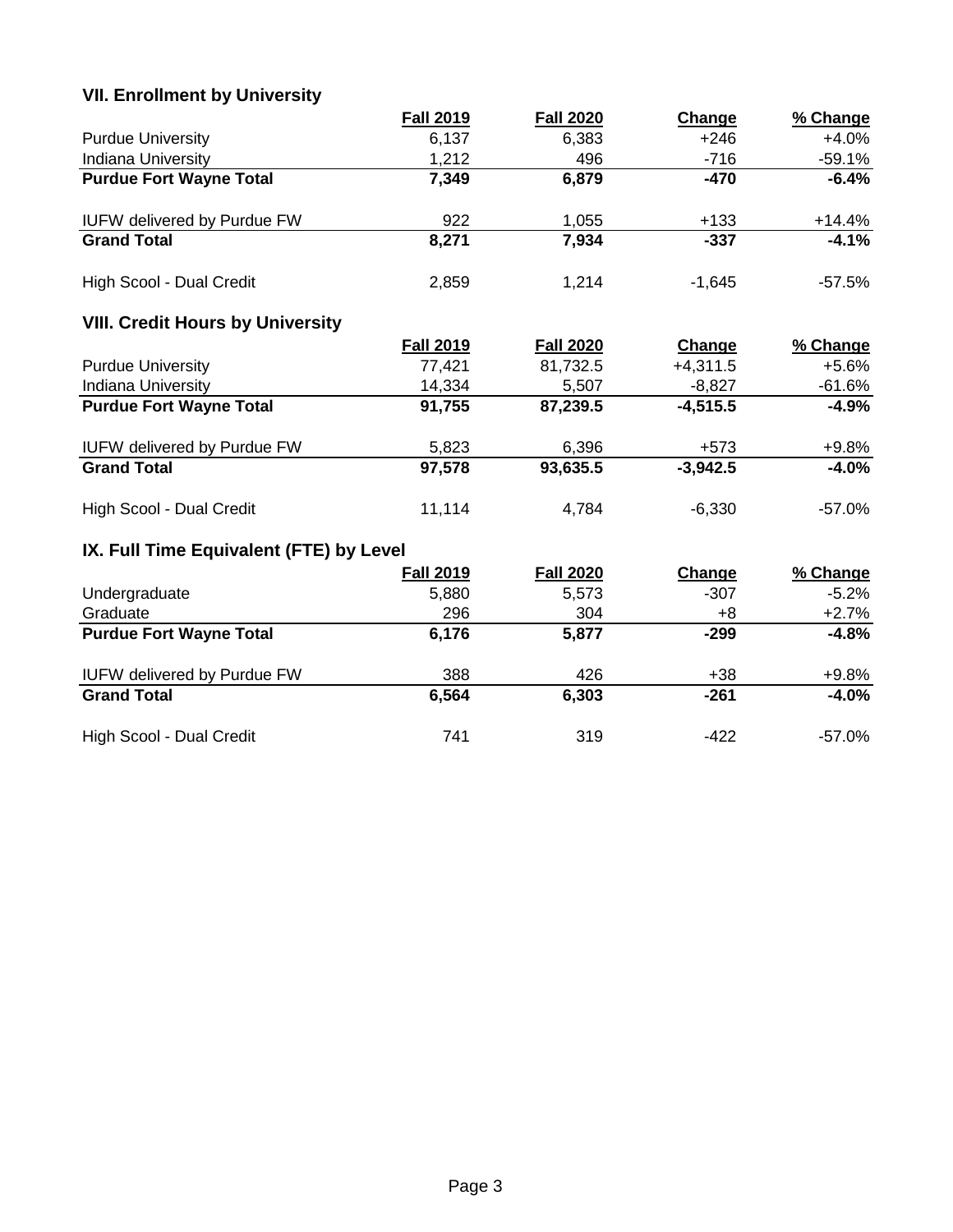#### **X. Enrollment by Major Department**

|                                  |                                          | <b>Fall 2019</b> | <b>Fall 2020</b> | Change   | % Change  |
|----------------------------------|------------------------------------------|------------------|------------------|----------|-----------|
| Arts and Sciences                | Anthropology and Sociology               | 67               | 65               | -2       | $-3.0%$   |
|                                  | Arts and Sciences Spec Student           | 1                | 1                | $+0$     | $+0.0%$   |
|                                  | Biology                                  | 457              | 442              | $-15$    | $-3.3%$   |
|                                  | Chemistry                                | 86               | 92               | $+6$     | $+7.0%$   |
|                                  | Communication                            | 182              | 185              | $+3$     | $+1.6%$   |
|                                  | Communication Sci & Disorders            | 93               | 108              | $+15$    | $+16.1%$  |
|                                  | <b>English and Linguistics</b>           | 165              | 158              | $-7$     | $-4.2%$   |
|                                  | <b>General Studies</b>                   | 526              | 305              | -221     | $-42.0%$  |
|                                  | <b>Graduate School Transfers</b>         | 2                | 1                | -1       | $-50.0%$  |
|                                  | History                                  | 101              | 121              | $+20$    | +19.8%    |
|                                  | Intl Language and Cul Studies            | 17               | 14               | -3       | $-17.6%$  |
|                                  | <b>Mathematical Sciences</b>             | 115              | 118              | $+3$     | $+2.6%$   |
|                                  | Physics                                  | 61               | 71               | $+10$    | $+16.4%$  |
|                                  | <b>Political Science</b>                 | 94               | 94               | $+0$     | $+0.0%$   |
|                                  | Psychology                               | 317              | 385              | $+68$    | $+21.5%$  |
|                                  | Science and Other PU Transfer            | 1                | 0                | $-1$     | $-100.0%$ |
|                                  | <b>Total</b>                             | 2,285            | 2,160            | $-125$   | $-5.5%$   |
| <b>Business</b>                  | Accounting                               | 172              | 165              | $-7$     | $-4.1%$   |
|                                  | <b>Business Administration</b>           | 273              | 332              | $+59$    | $+21.6%$  |
|                                  | <b>Economics and Finance</b>             | 128              | 147              | $+19$    | $+14.8%$  |
|                                  | Management and Marketing                 | 437              | 418              | $-19$    | $-4.3%$   |
|                                  | <b>Total</b>                             | 1,010            | 1,062            | $+52$    | $+5.1%$   |
| Engineering Tech and Comp Sci    | Civil/Mechanical Engineering             | 311              | 287              | -24      | $-7.7%$   |
|                                  | <b>Computer Science</b>                  | 398              | 384              | $-14$    | $-3.5%$   |
|                                  | <b>Electrical/Computer Engr</b>          | 203              | 162              | $-41$    | $-20.2%$  |
|                                  | Organizational Leadership                | 271              | 237              | $-34$    | $-12.5%$  |
|                                  | School of Polytechnic                    | 589              | 597              | $+8$     | $+1.4%$   |
|                                  | <b>Total</b>                             | 1,772            | 1,667            | $-105$   | $-5.9%$   |
| <b>Health and Human Services</b> | <b>Dental Education</b>                  | 39               | 2                | $-37$    | $-94.9%$  |
|                                  | Med Imaging and Radiologic Sci           | 19               | 0                | $-19$    | $-100.0%$ |
|                                  | Nursing                                  | 141              | 48               | $-93$    | $-66.0%$  |
|                                  | <b>Total</b>                             | 199              | 50               | $-149$   | $-74.9%$  |
| <b>Professional Studies</b>      | Hospitality and Tourism Mgmt             | 62               | 51               | $-11$    | $-17.7%$  |
|                                  | <b>Human Services</b>                    | 201              | 195              | -6       | $-3.0%$   |
|                                  | <b>Public Policy</b>                     | 216              | 194              | $-22$    | $-10.2%$  |
|                                  | School of Education                      | 740              | 683              | $-57$    | $-7.7%$   |
|                                  | <b>Total</b>                             | 1,219            | 1,123            | -96      | $-7.9%$   |
| Unit of Affiliated Programs      | <b>Collegiate Connection</b>             | 2,859            | 1,214            | $-1,645$ | $-57.5%$  |
|                                  | <b>Student Success &amp; Transitions</b> | 233              | 160              | $-73$    | $-31.3%$  |
|                                  | <b>Total</b>                             | 3,092            | 1,374            | $-1,718$ | $-55.6%$  |
|                                  |                                          |                  |                  |          |           |
| Visual and Performing Arts       | Art and Design                           | 314              | 315              | $+1$     | $+0.3%$   |
|                                  | School of Music                          | 244              | 288              | $+44$    | $+18.0%$  |
|                                  | Theatre                                  | 73               | 54               | $-19$    | $-26.0%$  |
|                                  | <b>Total</b>                             | 631              | 657              | $+26$    | $+4.1%$   |
|                                  | <b>Purdue Fort Wayne Total</b>           | 10,208           | 8,093            | $-2,115$ | $-20.7%$  |
|                                  | <b>IUFW delivered by Purdue FW</b>       | 922              | 1,055            | $+133$   | $+14.4%$  |
|                                  | <b>Grand Total</b>                       | 11,130           | 9,148            | $-1,982$ | $-17.8%$  |